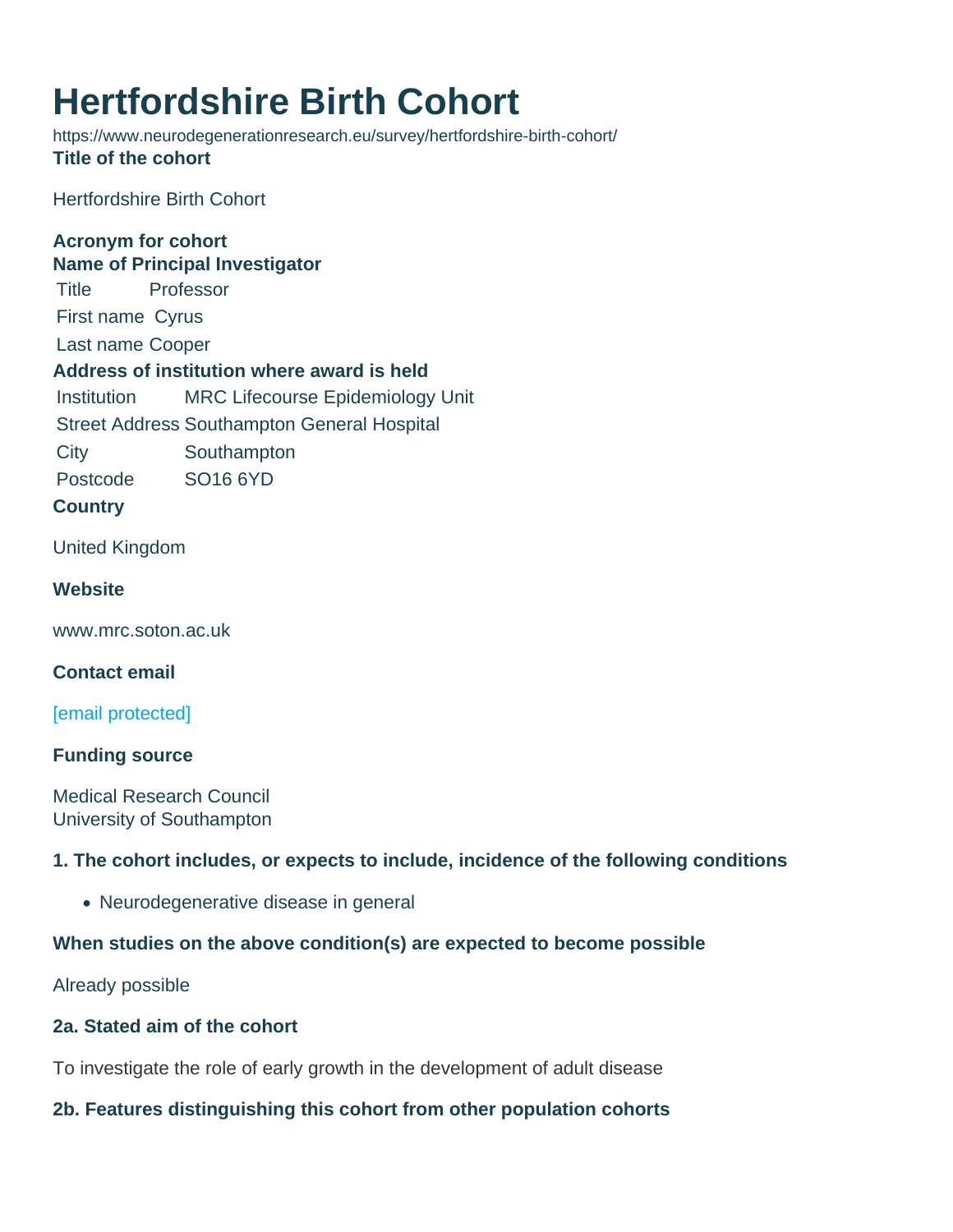The availability of data on birthweight and weight at one year in people born from 1911-39

# **3a. i) Number of publications that involve use of cohort to date**

 $\Omega$ 

**3a. ii) Up to three examples of studies to date (PI, Institution, Title of Study)**

**3b. Publication list/link to where data or publications are accessible (if available)**

http://www.mrc.soton.ac.uk/index.asp?page=3

**3c. Information (i.e. research findings) expected to be gained from the population cohort 4a. Study criteria: age range of participants at recruitment** Age in years from: recruited at birth

To ('until death' if applicable): until death

## **4b. Study criteria: inclusion criteria**

Born in Hertfordshire 1911-39 birthweight and weight at one stated singleton birth traced on NHS central register

#### **4c. Study criteria: exclusion criteria**

Not the above

### **5. Size of the cohort (i.e. number of participants enrolled)**

More than 15,000

#### **6a. Measures used to characterise participants**

**Birthweight** Weight at one year Cause of death Detailed clinical characterisation of subset (C4000)

#### **6b. Additional measures for participants with a clinical disorder**

No

#### **6c. Are there defined primary and secondary endpoints (e.g. defined health parameters)**

**Death** 

#### **7. Study design**

Longitudinal

#### **8. Cases matched by**

Other health assessment (specify) / N/A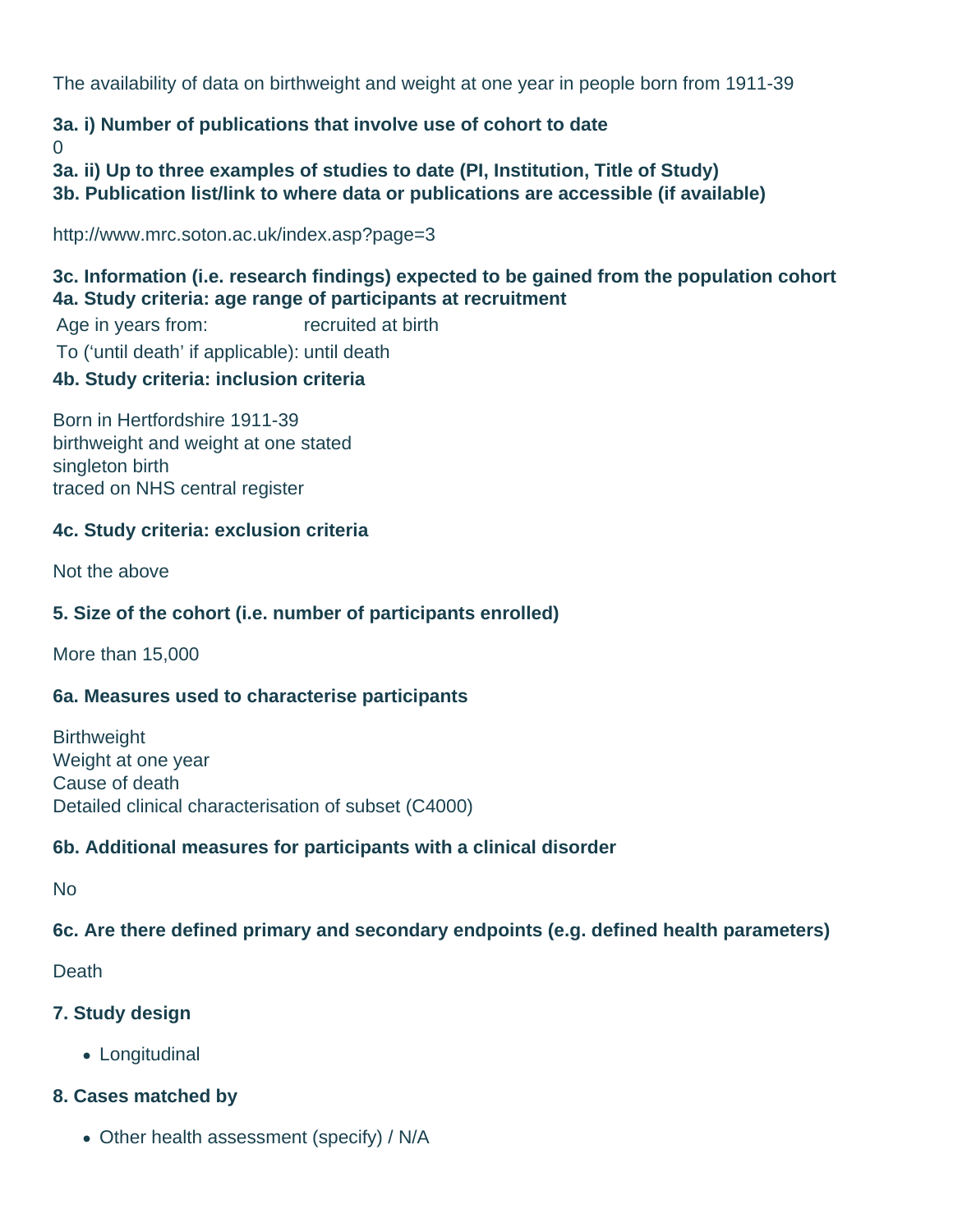$\cdot$  n/a

### **9a. Does the study include a specialised subset of control participants**

No

#### **9b. If yes, description of specialised subset of control participants 10a. i) Data collection start date**

01-01-1911

#### **10a. ii) Data collection end date**

31-12-2039

#### **10a iii) Data collection for this study is**

- Data collection ongoing
- Data analysis ongoing

#### **10b. Plans to continue the cohort study beyond the current projected end date**

 $\bullet$  No

#### **11. Data collected**

Through links to medical records

#### **12. System in place to enable re-contact with patients for future studies**

Yes (participants have given permission to be re-contacted via the PIs to ask if they would participate in further studies)

#### **13a. Format and availability of data stored in a database**

Yes/No % available

| Data summarised in database Yes |     | 100 |
|---------------------------------|-----|-----|
| Database is web-based           | No  |     |
| Database on spreadsheet         | No  |     |
| Database is on paper            | No  |     |
| Other (specify)                 | Yes |     |
| Language used:                  |     |     |

Stored in Access Database

#### **13b. Format and availability of data held as individual records**

|                                         |      | Yes/No % available |
|-----------------------------------------|------|--------------------|
| Data held as individual records         | Yes. | 100                |
| Data is web-based                       | Nο   |                    |
| Data held on computer based records Yes |      |                    |
| Data held on cards                      | N٥   |                    |